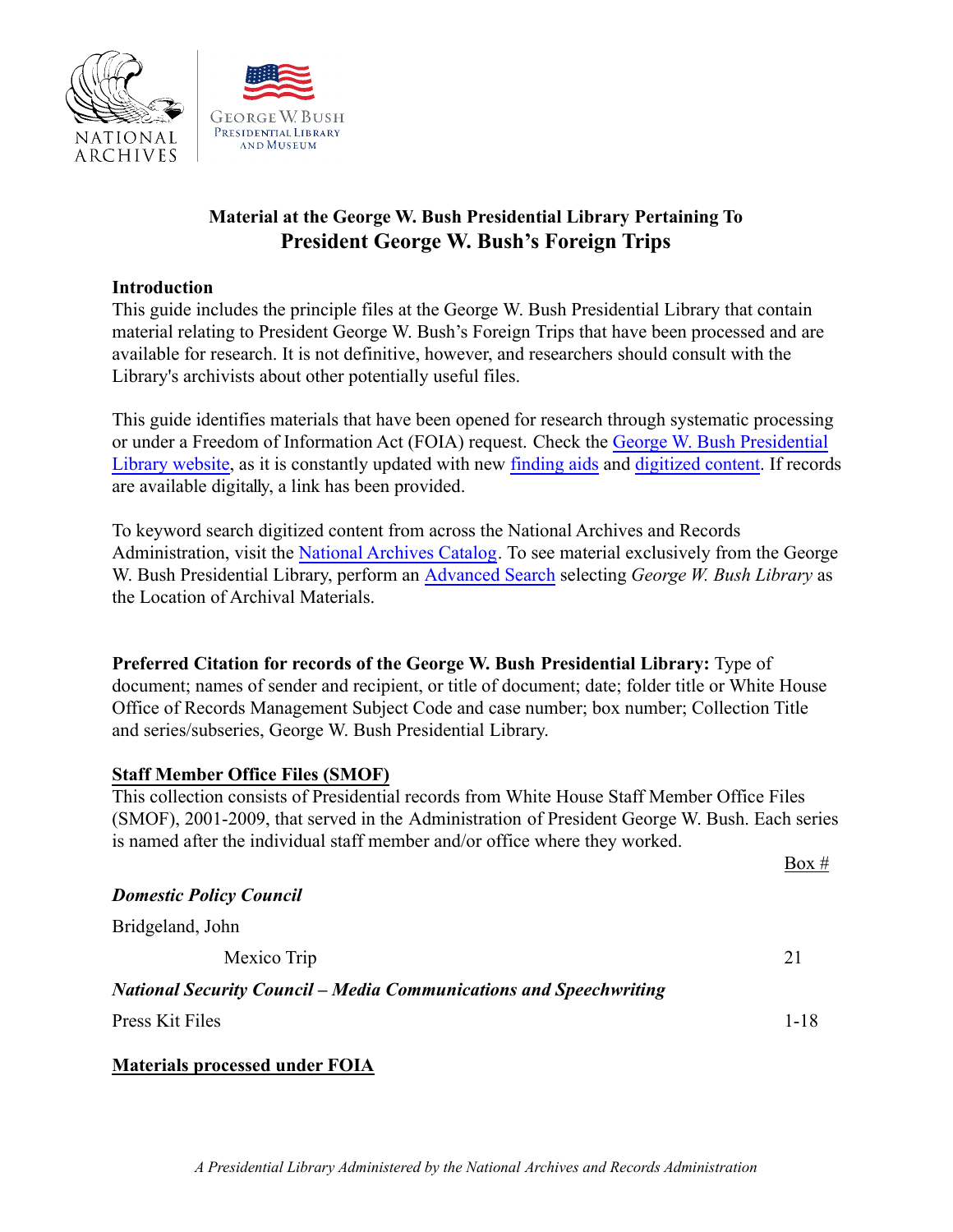These records are located in the White House Office of Records Management (ORM) or Staff Member Office Files (SMOF) materials. However, these records were processed as part of a Freedom of Information Act (FOIA) request, as submitted by a researcher.

### *Entire FOIAs related to President George W. Bush's Foreign Trips*

### **2014-0059-F**

Records Regarding the meeting of President George W. Bush with European leaders in Belgium on February 22, 2005

### **2014-0107-F**

Photographs of the November 20, 2004, APEC Summit Bilateral Discussion between President George W. Bush and Indonesia's President Susilo Bambang Yudhoyono

### **2014-0402-F**

Photographs from various Presidential trips

# **[2015-0271-F](https://www.georgewbushlibrary.gov/research/finding-aids/foia-requests/2015-0271-f-calendar-records-related-president-george-w-bushs-meetings-british-opposition)**

Calendar Records Related to President George W. Bush's Meetings with British Opposition Conservative Party Leaders Ian Duncan Smith, Michael Howard, David Cameron, and William Hague

### **2016-0045-F**

The United Nations International Conference on Financing for Development in Monterrey, Mexico in March 2002

### **2016-0179-F**

Speeches Given by President George W. Bush in the Czech Republic on June 5, 2007

# **2016-0180-F**

Speeches Given by President George W. Bush in Riga, Latvia on May 7, 2005

# **2016-0417-F**

WHTV Video Footage from President George W. Bush's 2005 Trip to Tbilisi, Georgia

### **2017-0376-F**

Photographs inside the George W. Bush Bakery Fushe-Kruje, Albania June 10, 2007

### **2018-0011-F**

Photographs of a Dinner for Queen Elizabeth II and Prince Philip, Duke of Edinburgh at Winfield House on November 20, 2003

### **2018-0031-F**

Menu from State Dinner attended by President George W. Bush in Bangkok, Thailand, October 19, 2003

# **2019-0083-F**

The Guest List for the June 14, 2008 Dinner at the United States Ambassador's Residence in Paris, France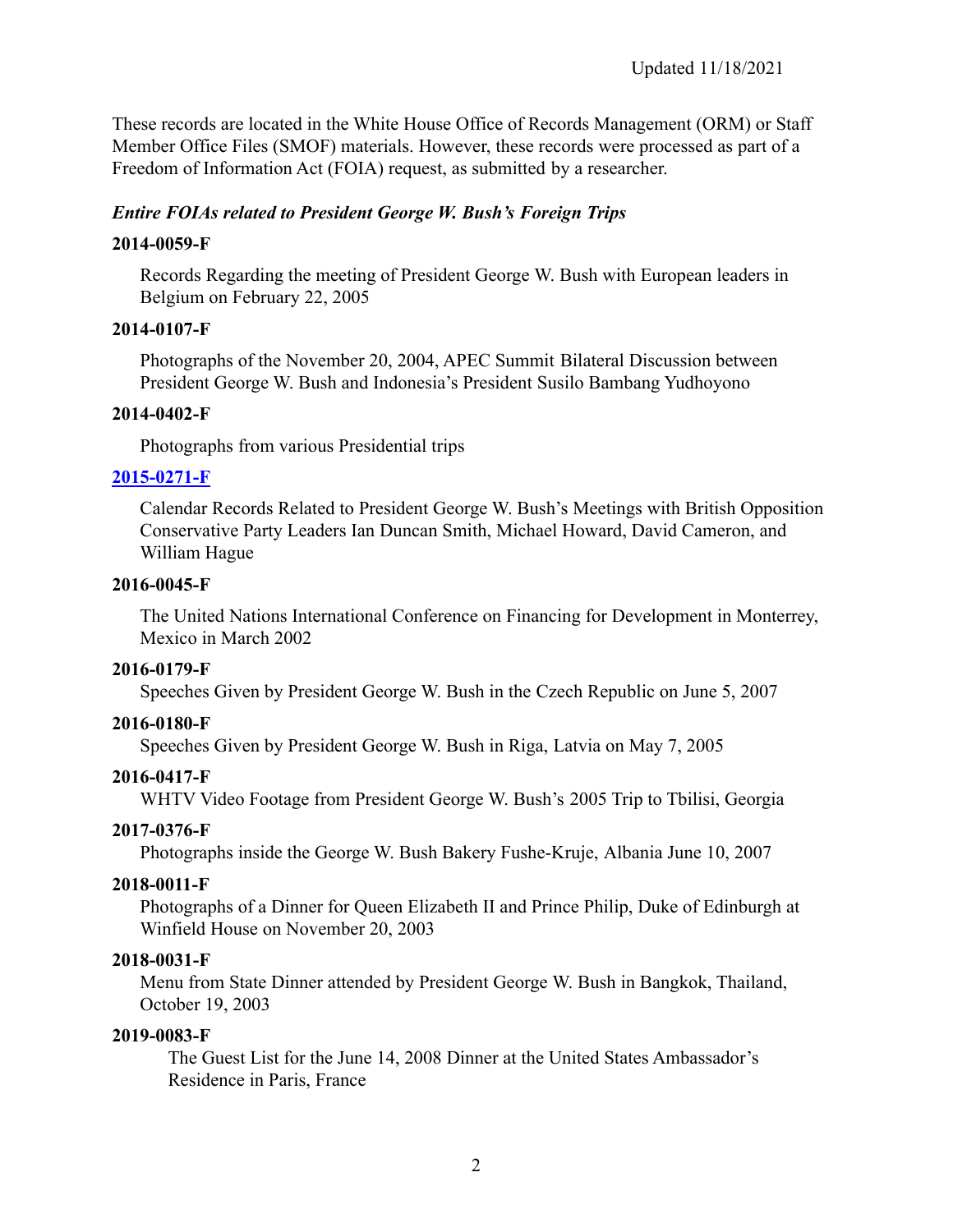### **2019-0236-F**

The Final Passenger Manifests for Air Force One for President George W. Bush's trips to Africa, July 8 - 12, 2003 and February 16 - 21, 2008

### *Individual Folders Processed under FOIA related to President George W. Bush's Foreign Trips*

Note: White House Office of Records Management (ORM) files are excluded from this list due to limitations in search capabilities. Additionally, physical box numbers are not included in this list. Consult the finding aid for each FOIA request to identify what box the folder is located in.

### **2014-0214-F**

National Security Council - Iraq and Afghanistan

Lute, Douglas (Doug)

Foreign Visits/Visits Foreign, July 2007 - September 2007 [1]

Foreign Visits/Visits Foreign, July 2007 - September 2007 [2]

Foreign Visits/Visits Foreign, July 2007 - September 2007 [3]

Foreign Visits/Visits Foreign, July 2007 - September 2007 [4]

Foreign Visits/Visits Foreign, July 2007 - September 2007 [5]

Pratt, Tom

President's Trip to Afghanistan

National Security Council – Media Communications and Speechwriting

Wolford, Gina – Subject Files

President's Trip to Afghanistan, India, and Pakistan, 02/28/2006 - 03/05/2006 [Folder 1] [1]]

President's Trip to Afghanistan, India, and Pakistan, 02/28/2006 - 03/05/2006 [Folder 1] [2]

President's Trip to Afghanistan, India, and Pakistan, 02/28/2006 - 03/05/2006 [Folder 1] [3]

President's Trip to Afghanistan, India, and Pakistan, 02/28/2006 - 03/05/2006 [Folder 2] [1]

President's Trip to Afghanistan, India, and Pakistan, 02/28/2006 - 03/05/2006 [Folder 2] [2]

President's Trip to Afghanistan, India, and Pakistan, 02/28/2006 - 03/05/2006 [Folder 2] [3]

**2014-0226-F**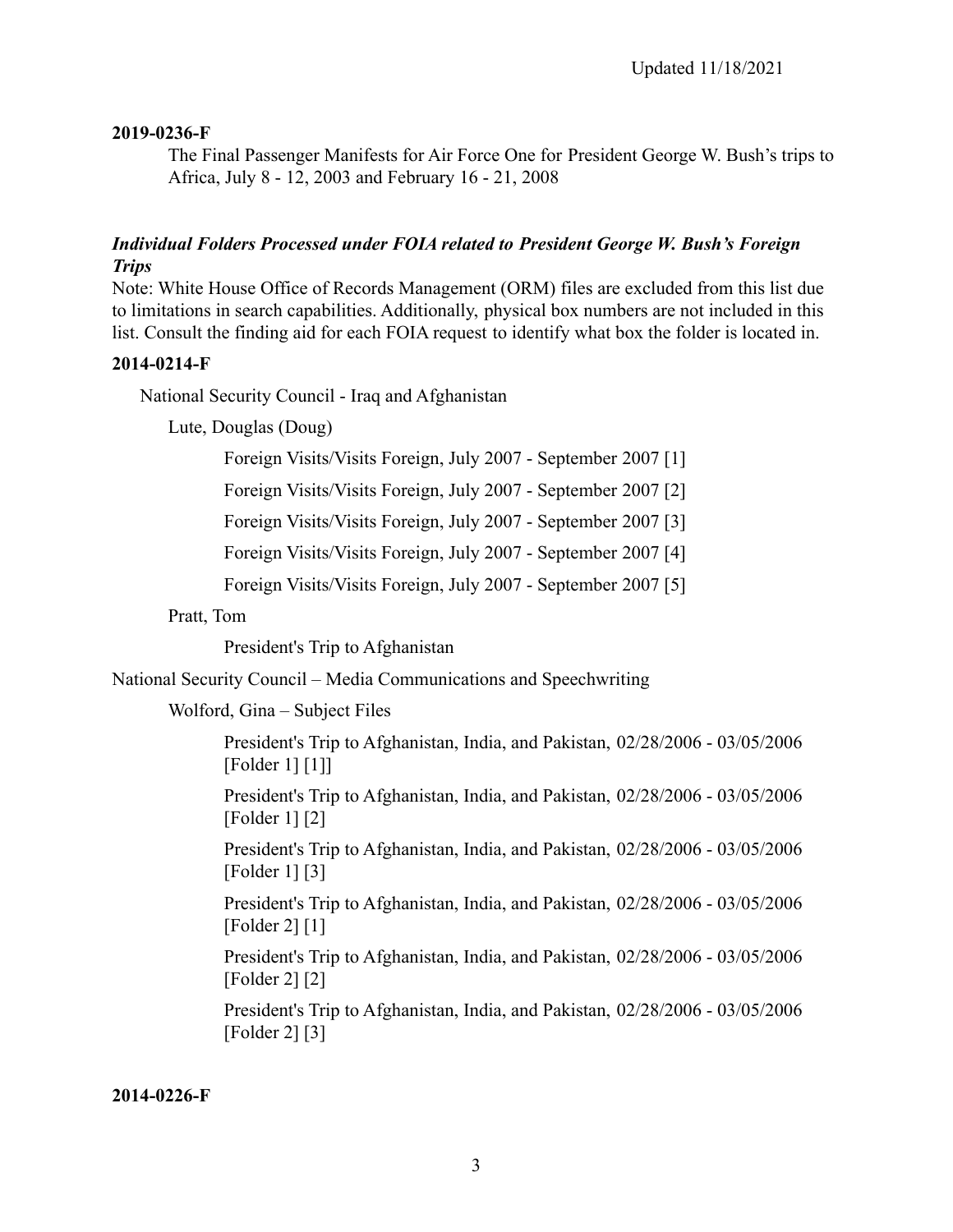National Security Council - Records and Access Management

Memcons and Telcons

Memcons from President's Trip to Europe, 06/12/2001-06/16/2001

Memcons for President's Trip to the United Kingdom, 11/18/2003-11/21/2003

#### Trip Books

Binder - The President's Trip to Slovenia - 06/16/2001 - The President [1]

Binder - The President's Trip to Slovenia - 06/16/2001 - The President [2]

Binder - The President's Trip to Shanghai for APEC Meetings - 10/17/2001 - 10/22/2001 - The President [1]

Binder - The President's Trip to Shanghai for APEC Meetings - 10/17/2001 - 10/22/2001 - The President [2]

Binder - The President's Trip to Shanghai for APEC Meetings - 10/17/2001 - 10/22/2001 - The President [3]

Binder - The President's Trip to Shanghai for APEC Meetings - 10/17/2001 - 10/22/2001 - The President [4]

Binder - The President's Trip to Japan, Republic of Korea, and People's Republic of China - 02/16/2002 - 02/22/2002 - The President [1]

Binder - The President's Trip to Japan, Republic of Korea, and People's Republic of China - 02/16/2002 - 02/22/2002 - The President [2]

Binder - The President's Trip to Japan, Republic of Korea, and People's Republic of China - 02/16/2002 - 02/22/2002 - The President [3]

Binder - The President's Trip to Japan, Republic of Korea, and People's Republic of China - 02/16/2002 - 02/22/2002 - The President [4]

Binder - The President's Trip to Germany, Russia, France, Italy, and the Holy See - 05/22/2002 - 05/28/2002 - The President [1]

Binder - The President's Trip to Germany, Russia, France, Italy, and the Holy See - 05/22/2002 - 05/28/2002 - The President [2]

Binder - The President's Trip to Germany, Russia, France, Italy, and the Holy See - 05/22/2002 - 05/28/2002 - The President [3]

Binder - The President's Trip to Germany, Russia, France, Italy, and the Holy See - 05/22/2002 - 05/28/2002 - The President [4]

Binder - The President's Trip to Germany, Russia, France, Italy, and the Holy See - 05/22/2002 - 05/28/2002 - The President [5]

Binder - The President's Trip to Canada for the G7/G8 Summit - 06/25/2002 - 06/27/2002 - The President [1]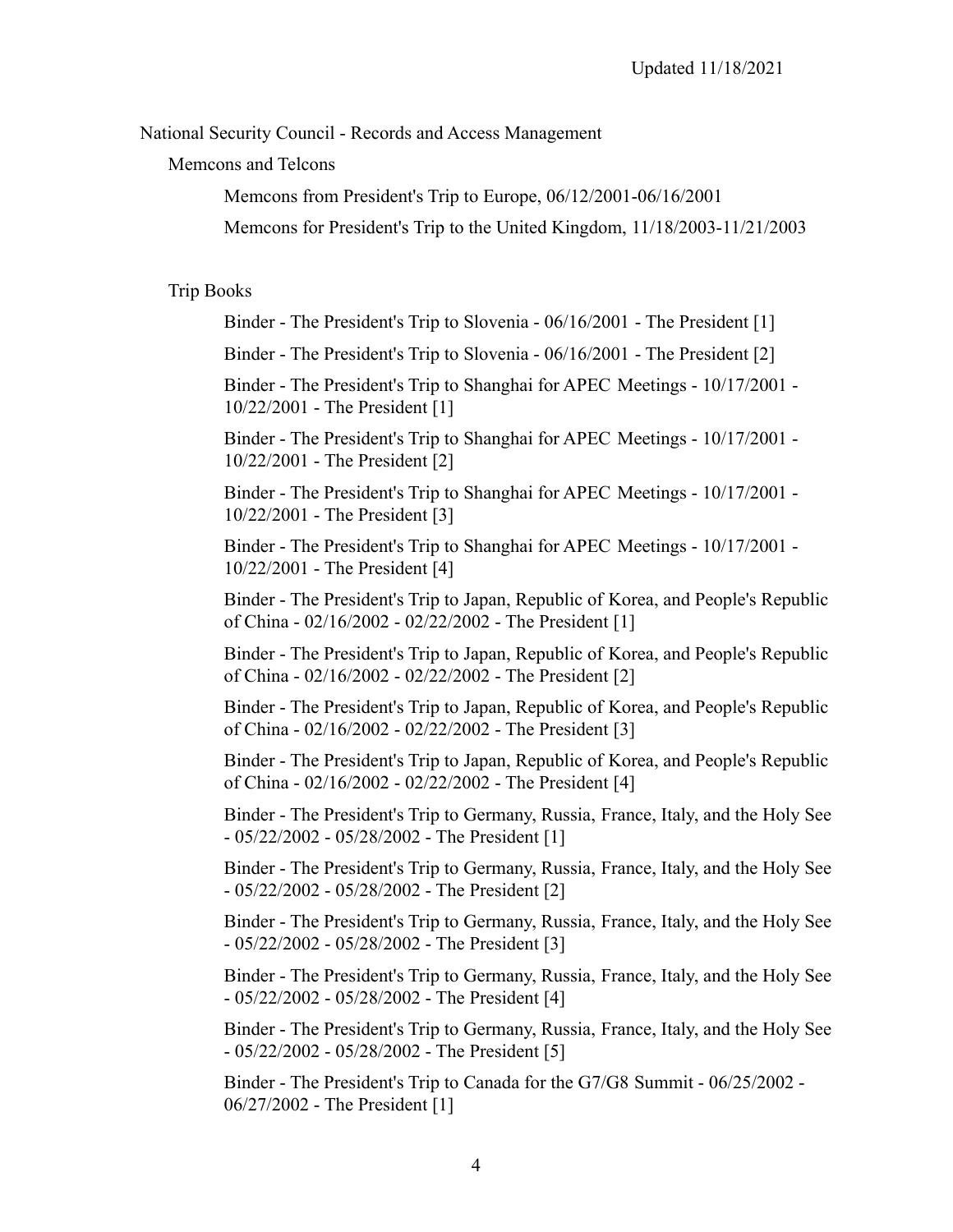Binder - The President's Trip to Canada for the G7/G8 Summit - 06/25/2002 - 06/27/2002 - The President [2]

Binder - The President's Trip to Canada for the G7/G8 Summit - 06/25/2002 - 06/27/2002 - The President [3]

Binder - The President's Trip to Canada for the G7/G8 Summit - 06/25/2002 - 06/27/2002 - The President [4]

Binder - The President's Trip to Europe and the Middle East, 05/30/2003 - 06/05/2003 - The President [1]

Binder - The President's Trip to Europe and the Middle East, 05/30/2003 - 06/05/2003 - The President [2]

Binder - The President's Trip to Europe and the Middle East, 05/30/2003 - 06/05/2003 - The President [3]

Binder - The President's Trip to Europe and the Middle East, 05/30/2003 - 06/05/2003 - The President [4]

Binder - The President's Trip to France for G8 Summit, Issue Book, 06/01/2003 - 06/02/2003 - The President [1]

Binder - The President's Trip to France for G8 Summit, Issue Book, 06/01/2003 - 06/02/2003 - The President [2]

Binder - The President's Trip to Asia, 10/17/2003 - 10/23/2003, The President [1]

Binder - The President's Trip to Asia, 10/17/2003 - 10/23/2003, The President [2]

Binder - The President's Trip to Asia, 10/17/2003 - 10/23/2003, The President [3]

Binder - The President's Trip to Asia, 10/17/2003 - 10/23/2003, The President [4]

Binder - The President's Trip to Asia, 10/17/2003 - 10/23/2003, The President [5]

Binder - The President's Trip to the United Kingdom, 11/18/2003 - 11/21/2003 - The President [1]

Binder - The President's Trip to the United Kingdom, 11/18/2003 - 11/21/2003 - The President [2]

Binder - The President's Trip to the United Kingdom, 11/18/2003 - 11/21/2003 - The President [3]

Binder - The President's Trip to the United Kingdom, 11/18/2003 - 11/21/2003 - The President [4]

Binder - The President's Trip to the United Kingdom, 11/18/2003 - 11/21/2003 - The President [5]

Binder - The President's Trip to the United Kingdom, 11/18/2003 - 11/21/2003 - The President [6]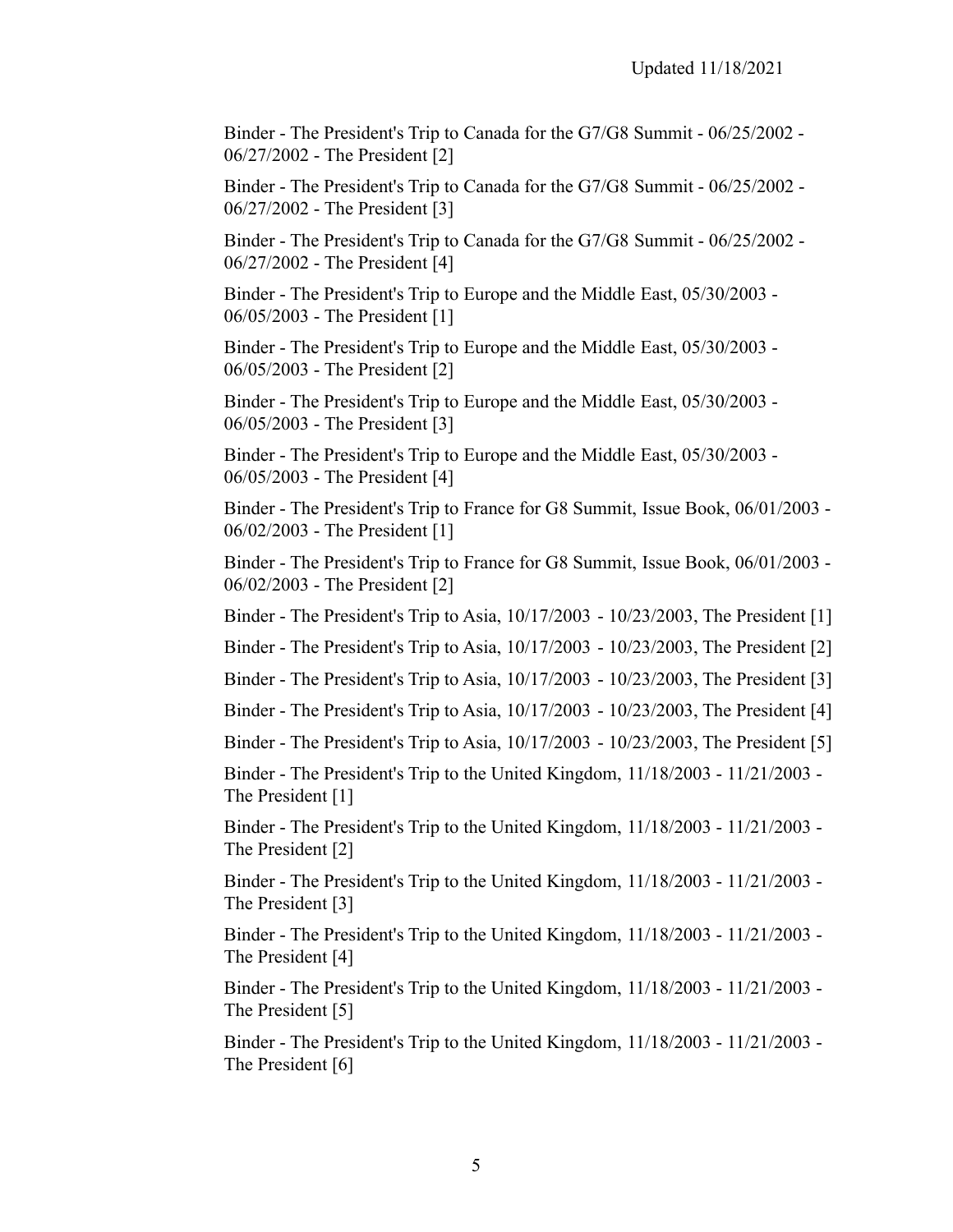Binder - The President's Trip to the United Kingdom, 11/18/2003 - 11/21/2003 - The President [7]

Binder - The President's Trip to Italy, the Holy See, and France, 06/03/2004 - 06/06/2004 - The President [Binder 1] [1]

Binder - The President's Trip to Italy, the Holy See, and France, 06/03/2004 - 06/06/2004 - The President [Binder 1] [2]

Binder - The President's Trip to Italy, the Holy See, and France, 06/03/2004 - 06/06/2004 - The President [Binder 2] [1]

Binder - The President's Trip to Italy, the Holy See, and France, 06/03/2004 - 06/06/2004 - The President [Binder 2] [2]

Binder - The President's Trip to Italy, the Holy See, and France, 06/03/2004 - 06/06/2004 - The President [Binder 2] [3]

Binder - The President's Trip to Italy, the Holy See, and France, 06/03/2004 - 06/06/2004 - The President [Binder 2] [4]

Binder - The President's Trip to Dromoland Castle, Ireland, Ankara, Turkey and Istanbul, Turkey, The President, 06/25/2004 - 06/29/2004 [1]

Binder - The President's Trip to Dromoland Castle, Ireland, Ankara, Turkey and Istanbul, Turkey, The President, 06/25/2004 - 06/29/2004 [2]

Binder - The President's Trip to Dromoland Castle, Ireland, Ankara, Turkey and Istanbul, Turkey, The President, 06/25/2004 - 06/29/2004 [3]

Binder - The President's Trip to Dromoland Castle, Ireland, Ankara, Turkey and Istanbul, Turkey, The President, 06/25/2004 - 06/29/2004 [4]

Binder - The President's Trip to Dromoland Castle, Ireland, Ankara, Turkey and Istanbul, Turkey, The President, 06/25/2004 - 06/29/2004 [5]

Binder - The President's Trip to Dromoland Castle, Ireland, Ankara, Turkey and Istanbul, Turkey, The President, 06/25/2004 - 06/29/2004 [6]

Binder - The President's Trip to Dromoland Castle, Ireland, Ankara, Turkey and Istanbul, Turkey, The President, 06/25/2004 - 06/29/2004 [7]

Binder - The President's Trip to Dromoland Castle, Ireland, Ankara, Turkey and Istanbul, Turkey, The President, 06/25/2004 - 06/29/2004 [8]

Presidential Trip Materials for APEC Summit, 11/19/2004 - 11/22/2004 [1]

Presidential Trip Materials for APEC Summit, 11/19/2004 - 11/22/2004 [2]

Presidential Trip Materials for APEC Summit, 11/19/2004 - 11/22/2004 [3]

Presidential Trip Materials for APEC Summit, 11/19/2004 - 11/22/2004 [4]

Presidential Trip Materials for APEC Summit, 11/19/2004 - 11/22/2004 [5]

Presidential Trip Materials for APEC Summit, 11/19/2004 - 11/22/2004 [6]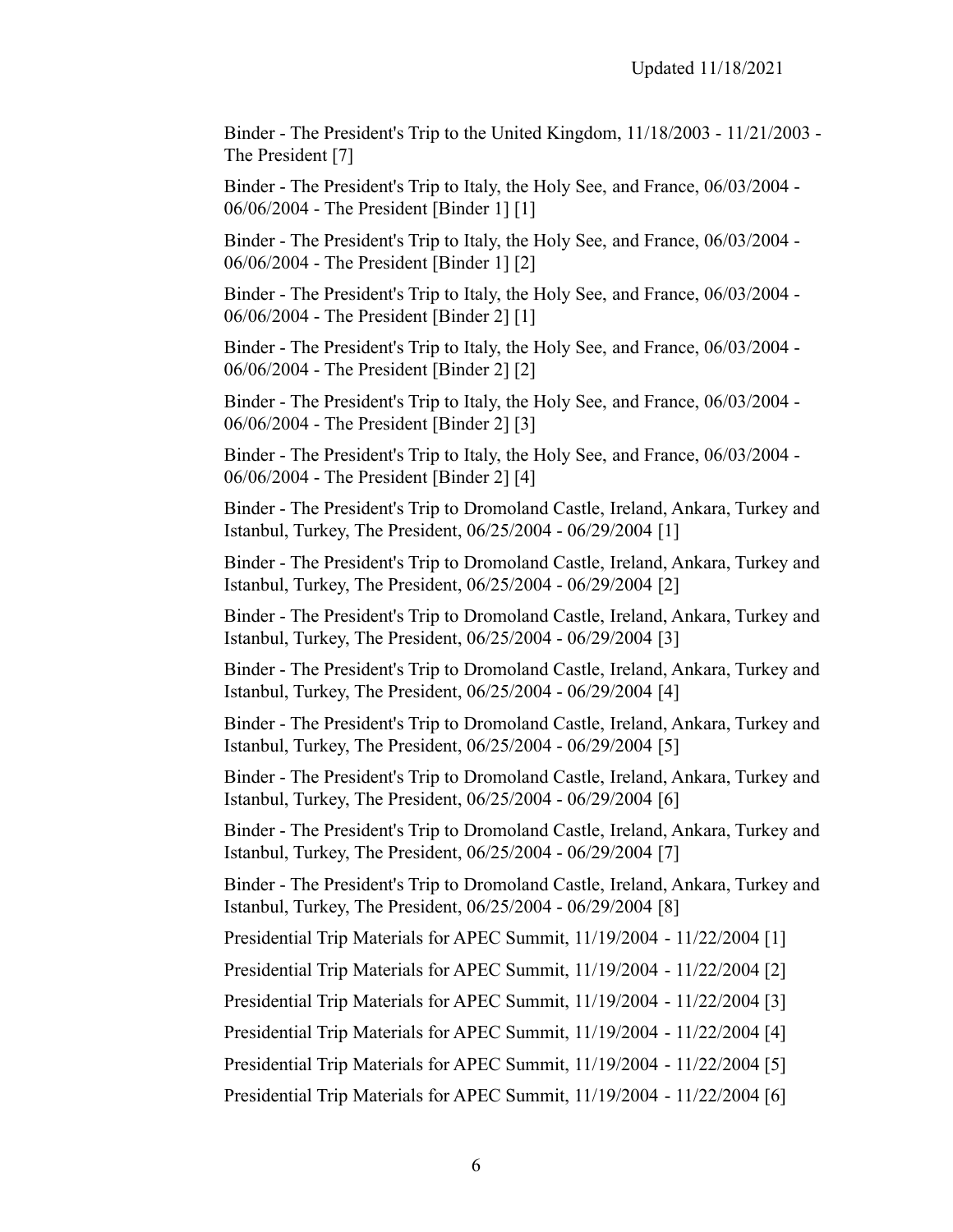Presidential Trip Materials for APEC Summit, 11/19/2004 - 11/22/2004 [7] Presidential Trip Materials for APEC Summit, 11/19/2004 - 11/22/2004 [8] Presidential Trip Materials for APEC Summit, 11/19/2004 - 11/22/2004 [9] Presidential Trip Materials for APEC Summit, 11/19/2004 - 11/22/2004 [10] Presidential Trip Materials for APEC Summit, 11/19/2004 - 11/22/2004 [11] Trip Book Stuff for the POTUS Trip to Europe on 02/20/2005-02/24/2005 [1] Trip Book Stuff for the POTUS Trip to Europe on 02/20/2005-02/24/2005 [2] Trip Book Stuff for the POTUS Trip to Europe on 02/20/2005-02/24/2005 [3] Trip Book Stuff for the POTUS Trip to Europe on 02/20/2005-02/24/2005 [4] Trip Book Stuff for the POTUS Trip to Europe on 02/20/2005-02/24/2005 [5] Trip Book Stuff for the POTUS Trip to Europe on 02/20/2005-02/24/2005 [6] Trip Book Stuff for the POTUS Trip to Europe on 02/20/2005-02/24/2005 [7] Trip Book Stuff for the POTUS Trip to Europe on 02/20/2005-02/24/2005 [8] Trip Book Stuff for the POTUS Trip to Europe on 02/20/2005-02/24/2005 [9] Binder - The President's Trip to Latvia, Netherlands, Russia, and Georgia, 05/06/2005 - 05/10/2005 - The President [1] Binder - The President's Trip to Latvia, Netherlands, Russia, and Georgia, 05/06/2005 - 05/10/2005 - The President [2] Binder - The President's Trip to Latvia, Netherlands, Russia, and Georgia, 05/06/2005 - 05/10/2005 - The President [3] Binder - The President's Trip to Latvia, Netherlands, Russia, and Georgia, 05/06/2005 - 05/10/2005 - The President [4] Binder - The President's Trip to Latvia, Netherlands, Russia, and Georgia, 05/06/2005 - 05/10/2005 - The President [5] Trip [Denmark and the United Kingdom, 07/05/2005 - 07/08/2005] [1] Trip [Denmark and the United Kingdom, 07/05/2005 - 07/08/2005] [2] Binder - The President's Trip to Scotland for the G8 Summit, The President, 07/06/2005 - 07/08/2005 [1]

Binder - The President's Trip to Scotland for the G8 Summit, The President, 07/06/2005 - 07/08/2005 [2]

Binder - The President's Trip to Scotland for the G8 Summit, The President, 07/06/2005 - 07/08/2005 [3]

Binder - The President's Trip to Argentina for the Summit of the Americas, Brazil, and Panama, 11/03/2005 - 11/07/2005 - The President [1]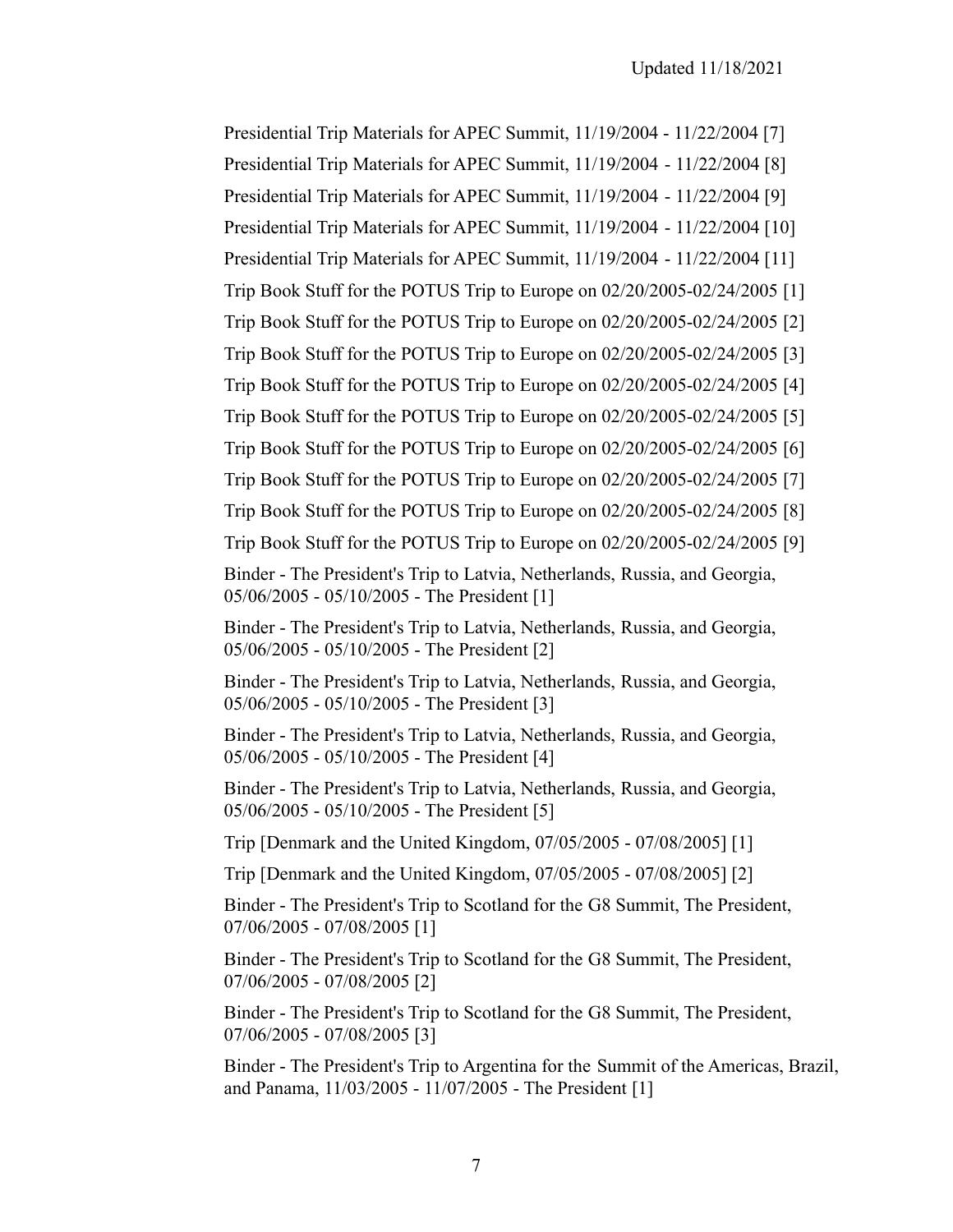Binder - The President's Trip to Argentina for the Summit of the Americas, Brazil, and Panama, 11/03/2005 - 11/07/2005 - The President [2]

Binder - The President's Trip to Argentina for the Summit of the Americas, Brazil, and Panama, 11/03/2005 - 11/07/2005 - The President [3]

Binder - The President's Trip to Argentina for the Summit of the Americas, Brazil, and Panama, 11/03/2005 - 11/07/2005 - The President [4]

Binder - The President's Trip to Argentina for the Summit of the Americas, Brazil, and Panama, 11/03/2005 - 11/07/2005 - The President [5]

Binder - The President's Trip to Argentina for the Summit of the Americas, Brazil, and Panama, 11/03/2005 - 11/07/2005 - The President [6]

Binder - The President's Trip to Japan, the Republic of Korea, China, and Mongolia, 11/15/2005 - 11/21/2005 - The President [1]

Binder - The President's Trip to Japan, the Republic of Korea, China, and Mongolia, 11/15/2005 - 11/21/2005 - The President [2]

Binder - The President's Trip to Japan, the Republic of Korea, China, and Mongolia, 11/15/2005 - 11/21/2005 - The President [3]

#### **2014-0227-F**

National Security Council – Executive Secretary, Office of the

Trip Books

Binder - The President's Trip to the United Kingdom, the Holy See, and Kosovo, 07/18/2001 - 07/24/2001

Binder - The President's Trip to Genoa, Italy for the G-7/8 Summit, 07/20/2001 - 07/22/2001 [1]

Binder - The President's Trip to Genoa, Italy for the G-7/8 Summit, 07/20/2001 - 07/22/2001 [2]

Binder - The President's Trip to Genoa, Italy for the G-7/8 Summit, 07/20/2001 - 07/22/2001 [3]

Binder - The President's Trip to Mexico for APEC Meetings, 10/26/2002 - 10/27/2002 [1]

Binder - The President's Trip to Mexico for APEC Meetings, 10/26/2002 - 10/27/2002 [2]

Binder - The President's Trip to the Czech Republic, Russia, Lithuania, and Romania, 11/19/2002 - 11/23/2002 [1]

Binder - The President's Trip to the Czech Republic, Russia, Lithuania, and Romania, 11/19/2002 - 11/23/2002 [2]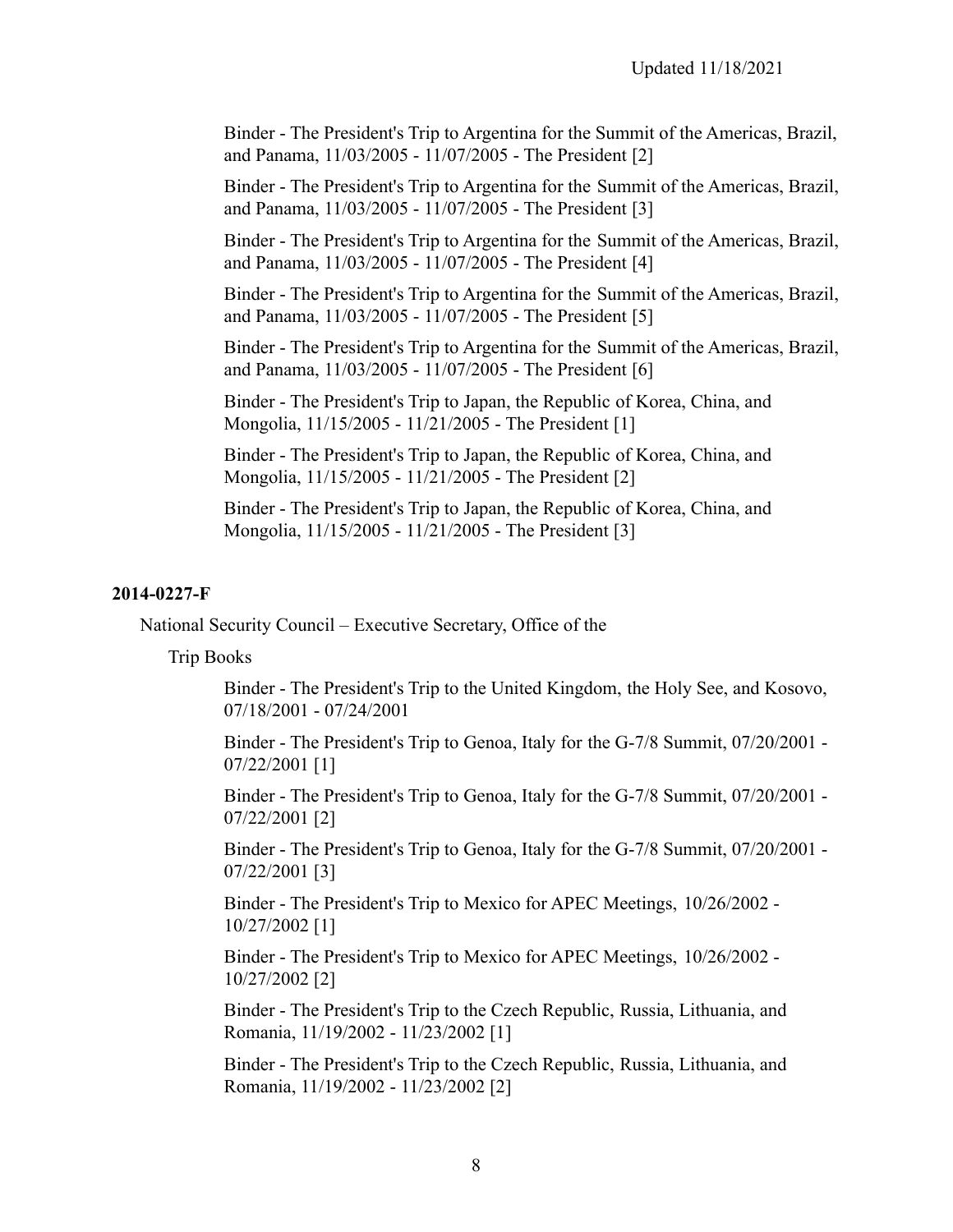National Security Council – Records and Access Management

Trip Books

Binder -The President's Trip to the United Kingdom, Italy, the Holy See, and Kosovo - 07/18/2001-07/24/2001- Harriet Miers [1]

Binder -The President's Trip to the United Kingdom, Italy, the Holy See, and Kosovo - 07/18/2001-07/24/2001- Harriet Miers [2]

Binder -The President's Trip to the United Kingdom, Italy, the Holy See, and Kosovo - 07/18/2001-07/24/2001- Records Management

The President's Trip to the United Kingdom, Italy, the Holy See, and Kosovo - 07/18/2001-07/24/2001- The President [Binder 1][1]

The President's Trip to the United Kingdom, Italy, the Holy See, and Kosovo - 07/18/2001-07/24/2001- The President [Binder 1][2]

The President's Trip to the United Kingdom, Italy, the Holy See, and Kosovo - 07/18/2001-07/24/2001- The President [Binder 1][3]

The President's Trip to the United Kingdom, Italy, the Holy See, and Kosovo - 07/18/2001-07/24/2001- The President [Binder 1][4]

The President's Trip to the United Kingdom, Italy, the Holy See, and Kosovo - 07/18/2001-07/24/2001- The President [Binder 2][1]

The President's Trip to the United Kingdom, Italy, the Holy See, and Kosovo - 07/18/2001-07/24/2001- The President [Binder 2][2]

The President's Trip to the United Kingdom, Italy, the Holy See, and Kosovo - 07/18/2001-07/24/2001- The President [Binder 2][3]

The President's Trip to the United Kingdom, Italy, the Holy See, and Kosovo - 07/18/2001-07/24/2001- The President [Binder 2][4]

Binder - The President's Trip to Genoa, Italy for the G-7/8 Summit - 07/20/2001-07/22/2001 - Records Management [1]

Binder - The President's Trip to Genoa, Italy for the G-7/8 Summit - 07/20/2001-07/22/2001 - Records Management [2]

The President's Trip to Genoa, Italy for the G-7/8 Summit - 07/20/2001-07/22/2001 - The President [Binder 1][1]

The President's Trip to Genoa, Italy for the G-7/8 Summit - 07/20/2001-07/22/2001 - The President [Binder 1][2]

The President's Trip to Genoa, Italy for the G-7/8 Summit - 07/20/2001-07/22/2001 - The President [Binder 1][3]

The President's Trip to Genoa, Italy for the G-7/8 Summit - 07/20/2001-07/22/2001 - The President [Binder 2][1]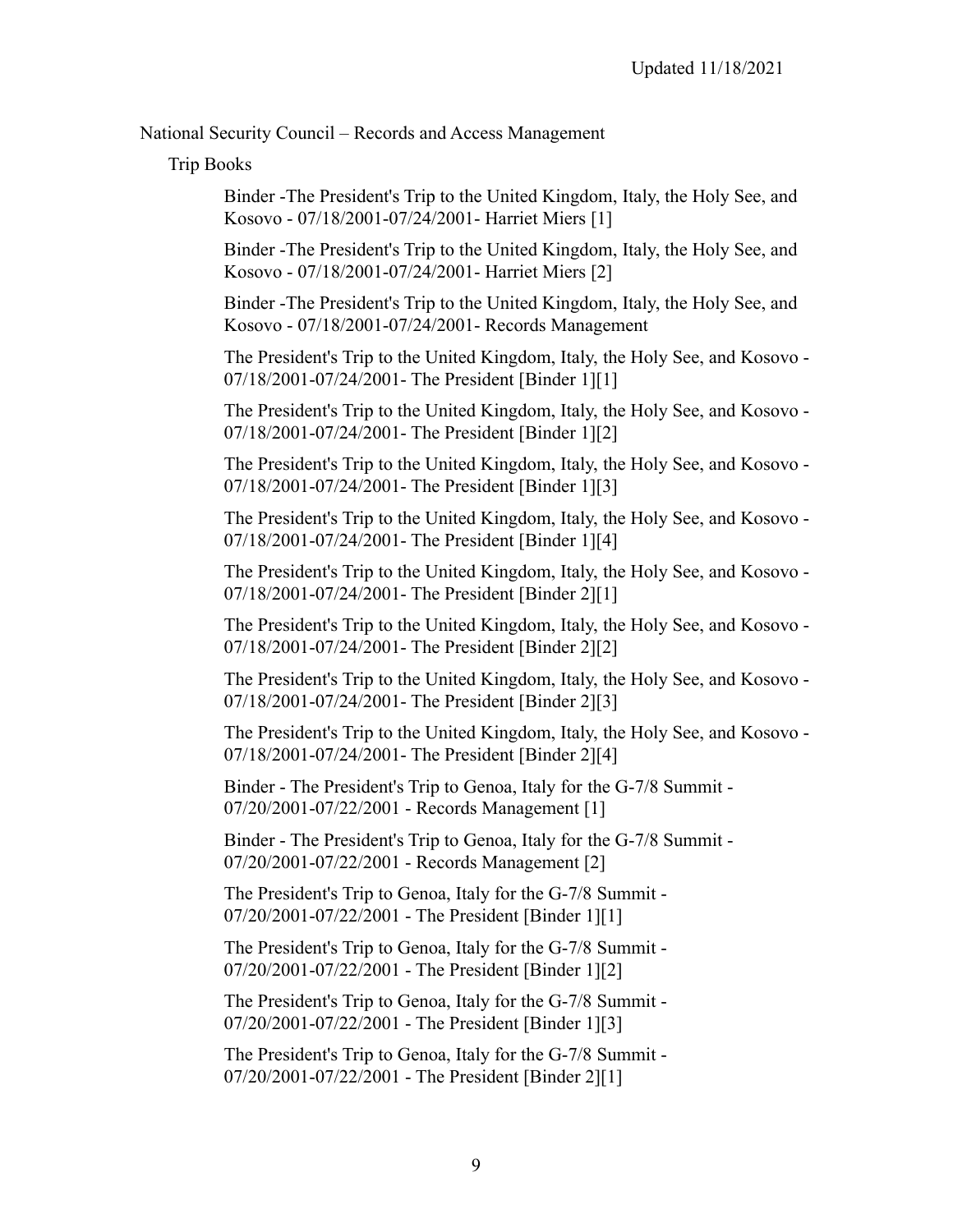The President's Trip to Genoa, Italy for the G-7/8 Summit - 07/20/2001-07/22/2001 - The President [Binder 2][2]

The President's Trip to Genoa, Italy for the G-7/8 Summit - 07/20/2001-07/22/2001 - The President [Binder 2][3]

Binder - The President's Trip to Mexico for APEC Meetings, 10/26/2002-10/27/2002, Records Management [1]

Binder - The President's Trip to Mexico for APEC Meetings, 10/26/2002-10/27/2002, Records Management [2]

Binder - The President's Trip to Mexico for APEC Meetings, 10/26/2002-10/27/2002, The President [1]

Binder - The President's Trip to Mexico for APEC Meetings, 10/26/2002-10/27/2002, The President [2]

Binder - The President's Trip to Mexico for APEC Meetings, 10/26/2002-10/27/2002, The President [3]

Binder - The President's Trip to the Czech Republic, Russia, Lithuania, and Romania, 11/19/2002-11/23/2002, Mike Gerson [1]

Binder - The President's Trip to the Czech Republic, Russia, Lithuania, and Romania, 11/19/2002-11/23/2002, Mike Gerson [2]

Binder - The President's Trip to the Czech Republic, Russia, Lithuania, and Romania, 11/19/2002-11/23/2002, Records Management [1]

Binder - The President's Trip to the Czech Republic, Russia, Lithuania, and Romania, 11/19/2002-11/23/2002, Records Management [2]

Binder - The President's Trip to the Czech Republic, Russia, Lithuania, and Romania, 11/19/2002-11/23/2002, The President [1]

Binder - The President's Trip to the Czech Republic, Russia, Lithuania, and Romania, 11/19/2002-11/23/2002, The President [2]

#### **2014-0302-F**

National Security Council – International Economic Affairs

Sullivan, Daniel (Dan) - Region Files

[Asia] Binder - The President's Trip to Asia, 10/17/2003 - 10/21/2003 [1]

[Asia] Binder - The President's Trip to Asia, 10/17/2003 - 10/21/2003 [2]

[Asia] Binder - The President's Trip to Asia, 10/17/2003 - 10/21/2003 [3]

[Asia] Binder - The President's Trip to Asia, 10/17/2003 - 10/21/2003 [4]

Binder - The President's Trip to Dromoland Castle, Ireland; Ankara, Turkey; and Istanbul, Turkey; 06/25/2004 - 06/29/2004